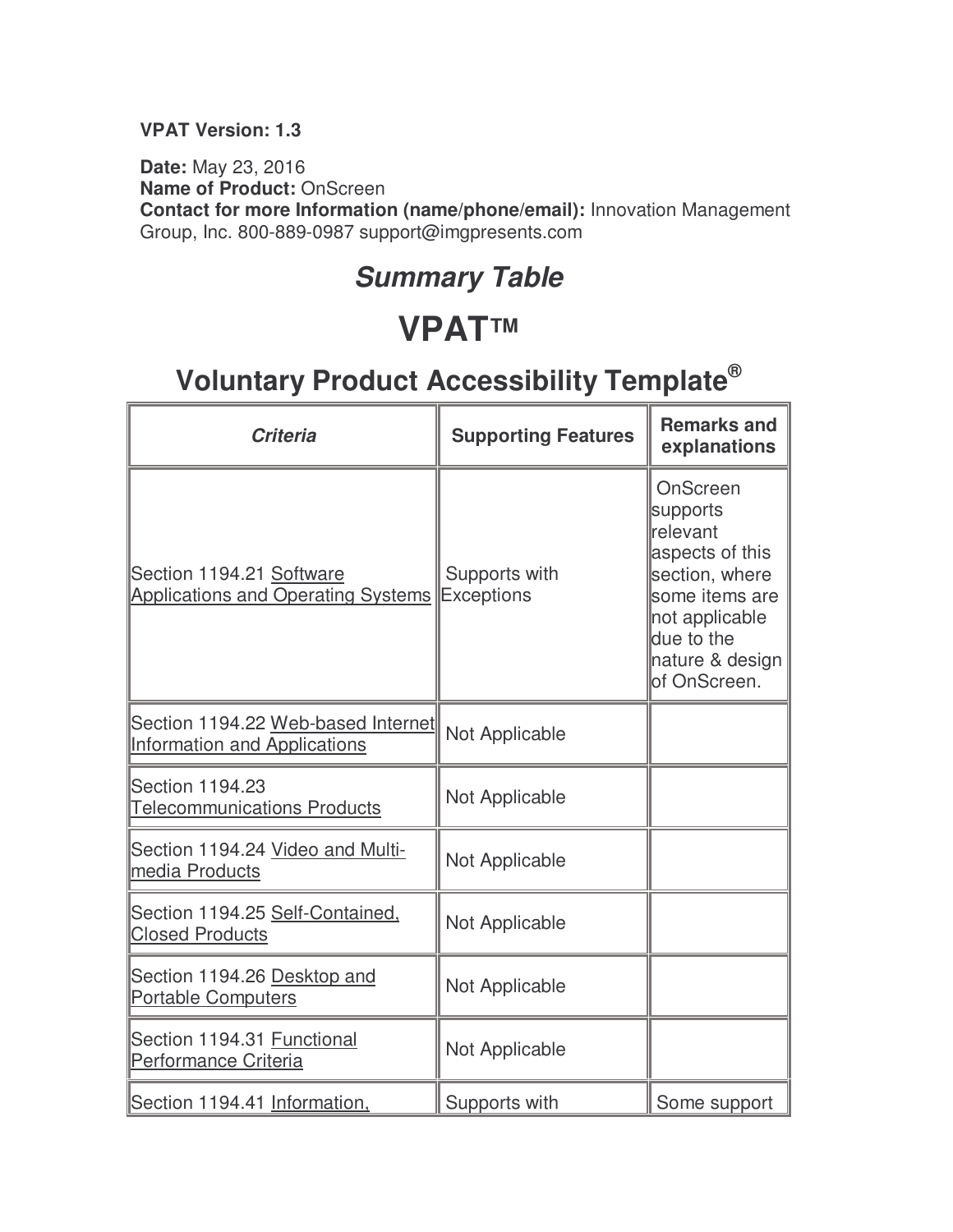Documentation and Support Exceptions Exceptions Services limited

Return to the top of the page.

### **Section 1194.21 Software Applications and Operating Systems – Detail VPAT™**

| <b>Criteria</b>                                                                                                                                                                                                                                                                                                                                                                                                                                                                                                                                                                                   | <b>Supporting Features</b> | <b>Remarks and</b><br>explanations                                                                                                                                                                             |
|---------------------------------------------------------------------------------------------------------------------------------------------------------------------------------------------------------------------------------------------------------------------------------------------------------------------------------------------------------------------------------------------------------------------------------------------------------------------------------------------------------------------------------------------------------------------------------------------------|----------------------------|----------------------------------------------------------------------------------------------------------------------------------------------------------------------------------------------------------------|
| $(a)$ When software is designed to<br>run on a system that has a<br>keyboard, product functions shall be<br>executable from a keyboard where<br>the function itself or the result of<br>performing a function can be<br>discerned textually.                                                                                                                                                                                                                                                                                                                                                      | Not Applicable             | OnScreen is<br>lenhancement<br>for pointing<br>device for users<br>that cannot use<br>physical<br>keyboard.<br>Virtual keyboard<br>can be used<br>with physical<br>keyboard                                    |
| (b) Applications shall not disrupt or<br>disable activated features of other<br>products that are identified as<br>accessibility features, where those<br>features are developed and<br>documented according to industry<br>standards. Applications also shall<br>not disrupt or disable activated<br>features of any operating system<br>that are identified as accessibility<br>features where the application<br>programming interface for those<br>accessibility features has been<br>documented by the manufacturer of<br>the operating system and is<br>available to the product developer. | <b>Supports</b>            | OnScreen adds<br>ladditional<br>capabilities,<br>does not<br>remove/conflict<br>with existing<br>features. When<br>virtual keyboard<br>used to type,<br>same as input<br>from external<br>physical<br>keyboard |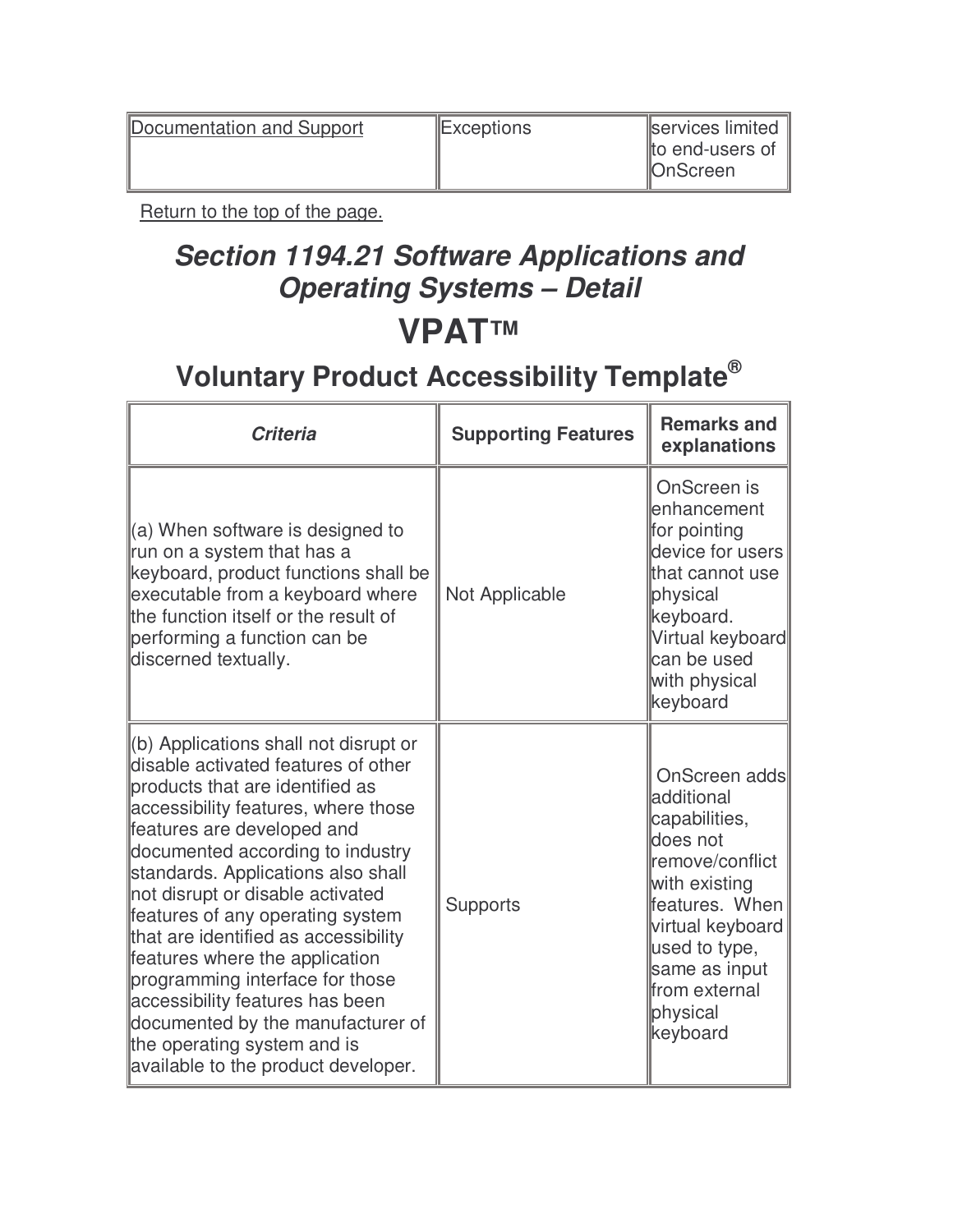| $(c)$ A well-defined on-screen<br>indication of the current focus shall<br>be provided that moves among<br>interactive interface elements as the<br>input focus changes. The focus shall<br>be programmatically exposed so<br>that Assistive Technology can track<br>focus and focus changes.               | <b>Supports</b>                    | OnScreen<br>preserves<br>current input<br>lfocus                                                                                                                                                                                                                       |
|-------------------------------------------------------------------------------------------------------------------------------------------------------------------------------------------------------------------------------------------------------------------------------------------------------------|------------------------------------|------------------------------------------------------------------------------------------------------------------------------------------------------------------------------------------------------------------------------------------------------------------------|
| (d) Sufficient information about a<br>user interface element including the<br>identity, operation and state of the<br>element shall be available to<br>Assistive Technology. When an<br>image represents a program<br>element, the information conveyed<br>by the image must also be available<br>lin text. | Supports with<br><b>Exceptions</b> | Certain button<br>lfunctions<br>provide<br>linteractive<br>mode changes,<br>direct action/re-<br>action results<br>not textually<br>defined.<br>OnScreen not<br>meant for<br>severely<br>visually<br>impaired, as<br>virtual keyboard<br>text input not<br>applicable. |
| (e) When bitmap images are used to<br>identify controls, status indicators, or<br>other programmatic elements, the<br>meaning assigned to those images<br>shall be consistent throughout an<br>application's performance.                                                                                   | <b>Supports</b>                    | OnScreen uses<br>fixed images for<br>all applicable<br>lfeatures                                                                                                                                                                                                       |
| (f) Textual information shall be<br>provided through operating system<br>functions for displaying text. The<br>minimum information that shall be<br>made available is text content, text<br>input caret location, and text<br>attributes.                                                                   | <b>Supports</b>                    | When<br>applicable,<br><b>OnScreen uses</b><br>operating<br>system<br>functions for<br>ltext                                                                                                                                                                           |
| (g) Applications shall not override<br>user selected contrast and color<br>selections and other individual<br>display attributes.                                                                                                                                                                           | <b>Supports</b>                    | OnScreen does<br>not interact with<br>these types of<br>attributes                                                                                                                                                                                                     |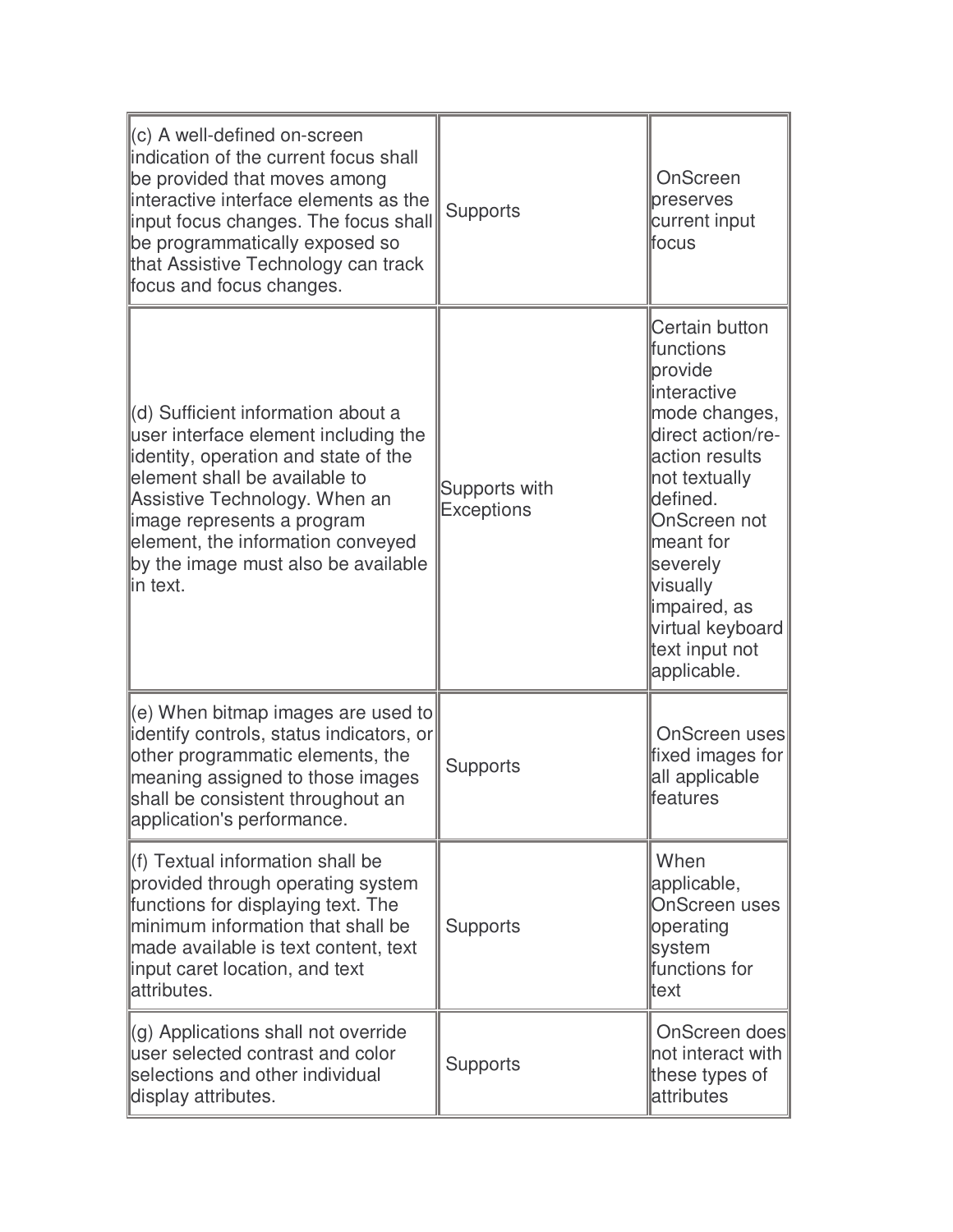| $\ $ (h) When animation is displayed, the<br>information shall be displayable in at<br>least one non-animated presentation<br>mode at the option of the user.                                                                                                     | <b>Supports</b> | OnScreen does<br>not use<br>lanimation                                                       |
|-------------------------------------------------------------------------------------------------------------------------------------------------------------------------------------------------------------------------------------------------------------------|-----------------|----------------------------------------------------------------------------------------------|
| (i) Color coding shall not be used as<br>the only means of conveying<br>information, indicating an action,<br>prompting a response, or<br>distinguishing a visual element.                                                                                        | <b>Supports</b> | OnScreen does<br>not require color<br>coding, colors<br>are used only if<br>helpful to users |
| $\parallel$ (j) When a product permits a user to<br>adjust color and contrast settings, a<br>variety of color selections capable of<br>producing a range of contrast levels<br>shall be provided.                                                                 | <b>Supports</b> | OnScreen<br>supports all<br>colors or<br>operating<br>system settings                        |
| K) Software shall not use flashing or<br>blinking text, objects, or other<br>elements having a flash or blink<br>frequency greater than 2 Hz and<br>llower than 55 Hz.                                                                                            | <b>Supports</b> | OnScreen does<br>not use flashing<br>or blinking                                             |
| (I) When electronic forms are used,<br>the form shall allow people using<br>Assistive Technology to access the<br>information, field elements, and<br>functionality required for completion<br>and submission of the form,<br>lincluding all directions and cues. | Not applicable  | OnScreen does<br>not use forms                                                               |

#### **Section 1194.22 Web-based Internet information**

#### **and applications – Detail**

### **VPAT™**

| <b>Criteria</b>                                  | <b>Supporting Features</b> | Remarks and<br>explanations |
|--------------------------------------------------|----------------------------|-----------------------------|
| $\parallel$ (a) A text equivalent for every non- | Not applicable             | OnScreen not                |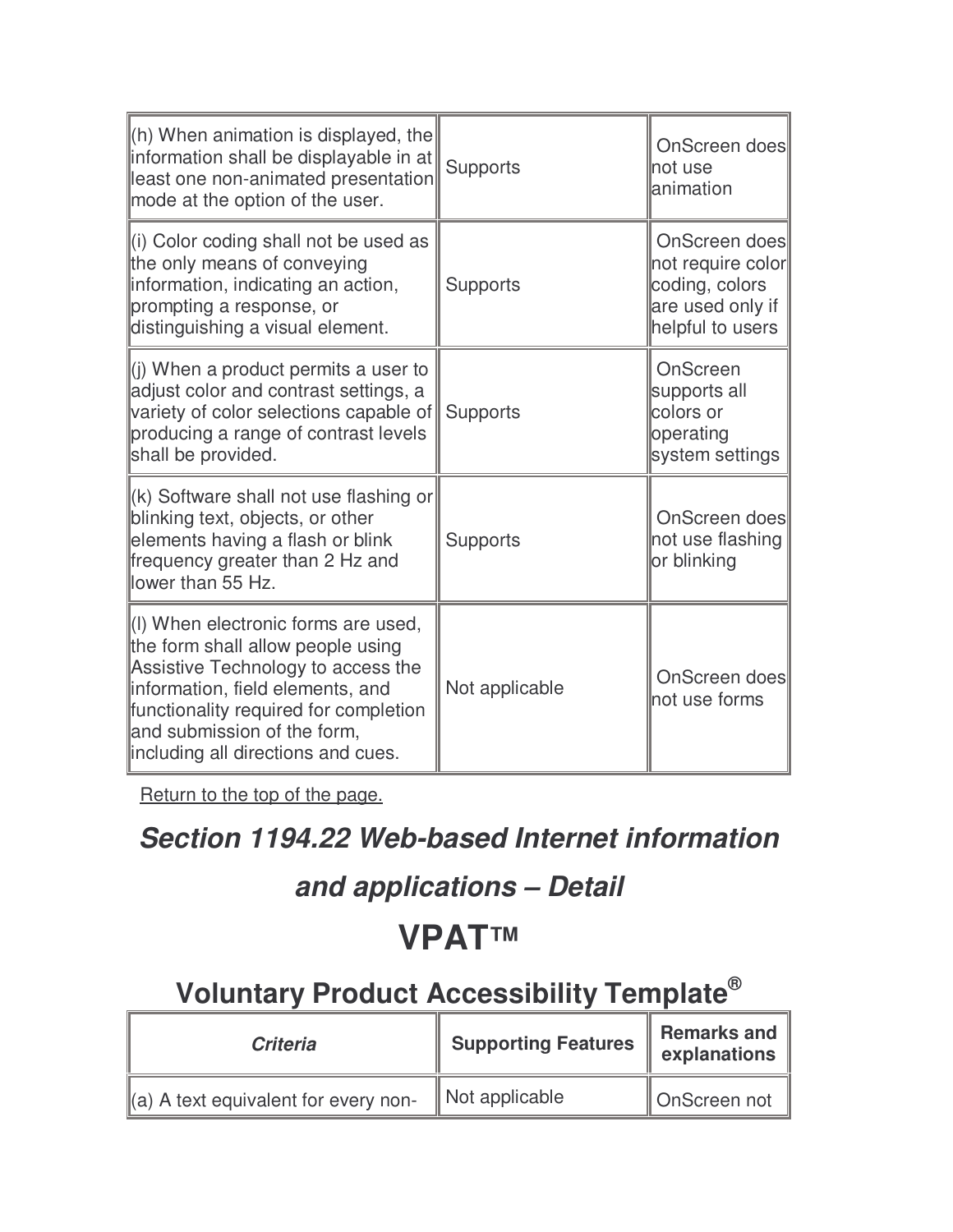| text element shall be provided (e.g.,<br>via "alt", "longdesc", or in element<br>content).                                                                               |                | web based                 |
|--------------------------------------------------------------------------------------------------------------------------------------------------------------------------|----------------|---------------------------|
| (b) Equivalent alternatives for any<br>multimedia presentation shall be<br>synchronized with the presentation.                                                           | Not applicable | OnScreen not<br>web based |
| (c) Web pages shall be designed so<br>that all information conveyed with<br>color is also available without color,<br>for example from context or markup.                | Not applicable | OnScreen not<br>web based |
| (d) Documents shall be organized so<br>they are readable without requiring<br>an associated style sheet.                                                                 | Not applicable | OnScreen not<br>web based |
| (e) Redundant text links shall be<br>provided for each active region of a<br>server-side image map.                                                                      | Not applicable | OnScreen not<br>web based |
| (f) Client-side image maps shall be<br>provided instead of server-side<br>image maps except where the<br>regions cannot be defined with an<br>available geometric shape. | Not applicable | OnScreen not<br>web based |
| (g) Row and column headers shall<br>be identified for data tables.                                                                                                       | Not applicable | OnScreen not<br>web based |
| (h) Markup shall be used to<br>associate data cells and header<br>cells for data tables that have two or<br>more logical levels of row or column<br>headers.             | Not applicable | OnScreen not<br>web based |
| (i) Frames shall be titled with text<br>that facilitates frame identification<br>and navigation                                                                          | Not applicable | OnScreen not<br>web based |
| (i) Pages shall be designed to avoid<br>causing the screen to flicker with a<br>frequency greater than 2 Hz and<br>lower than 55 Hz.                                     | Not applicable | OnScreen not<br>web based |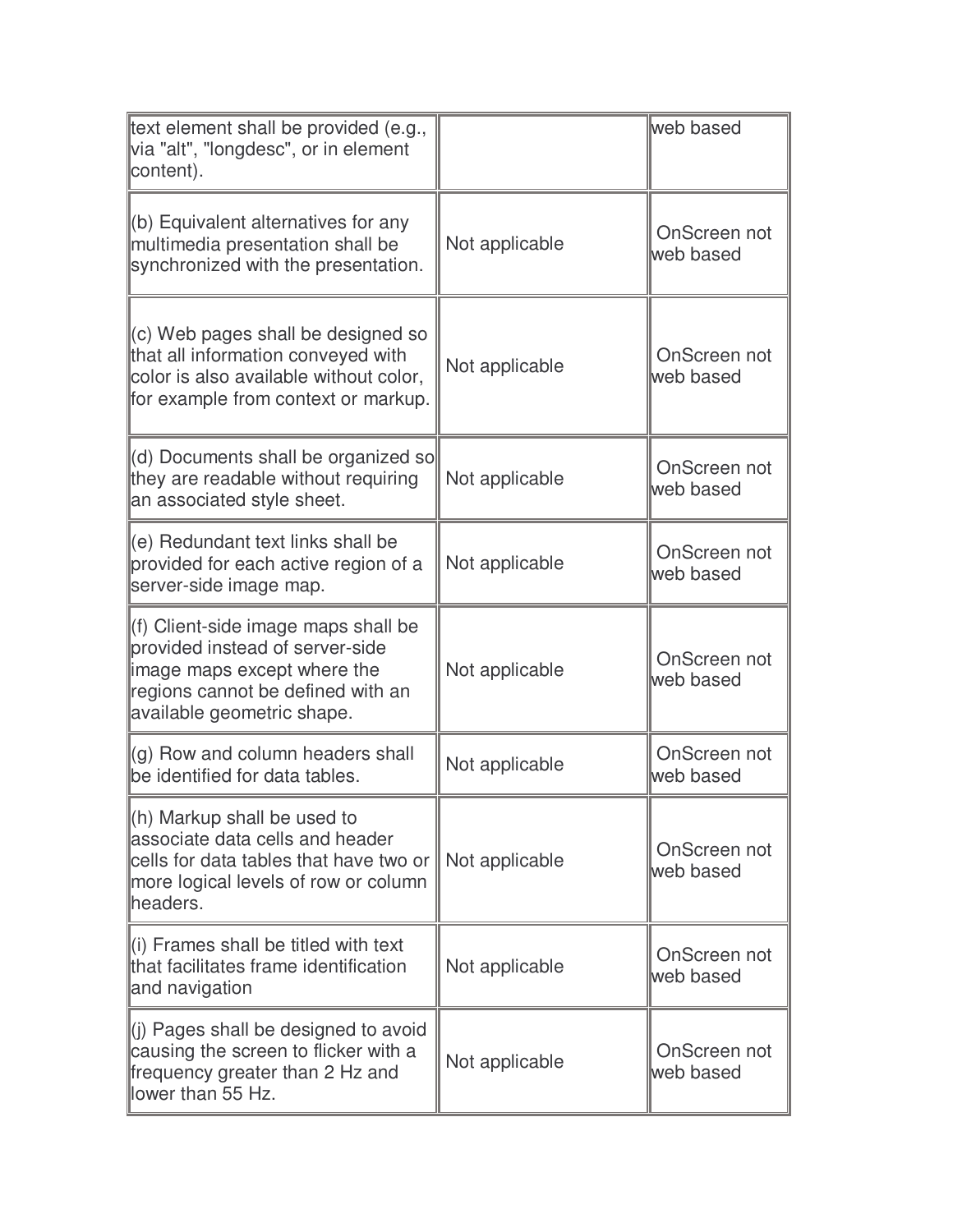| (k) A text-only page, with equivalent<br>information or functionality, shall be<br>provided to make a web site comply<br>with the provisions of this part, when<br>compliance cannot be accomplished<br>in any other way. The content of the<br>text-only page shall be updated<br>whenever the primary page<br>changes. | Not applicable | OnScreen not<br>web based |
|--------------------------------------------------------------------------------------------------------------------------------------------------------------------------------------------------------------------------------------------------------------------------------------------------------------------------|----------------|---------------------------|
| (I) When pages utilize scripting<br>languages to display content, or to<br>create interface elements, the<br>information provided by the script<br>shall be identified with functional text<br>that can be read by Assistive<br>Technology.                                                                              | Not applicable | OnScreen not<br>web based |
| (m) When a web page requires that<br>an applet, plug-in or other<br>application be present on the client<br>system to interpret page content, the<br>page must provide a link to a plug-in<br>or applet that complies with<br>§1194.21(a) through (I).                                                                   | Not applicable | OnScreen not<br>web based |
| $(n)$ When electronic forms are<br>designed to be completed on-line,<br>the form shall allow people using<br>Assistive Technology to access the<br>information, field elements, and<br>functionality required for completion<br>and submission of the form,<br>including all directions and cues.                        | Not applicable | OnScreen not<br>web based |
| $(0)$ A method shall be provided that<br>permits users to skip repetitive<br>navigation links.                                                                                                                                                                                                                           | Not applicable | OnScreen not<br>web based |
| $(p)$ When a timed response is<br>required, the user shall be alerted<br>and given sufficient time to indicate<br>more time is required.                                                                                                                                                                                 | Not applicable | OnScreen not<br>web based |

Note to 1194.22: The Board interprets paragraphs (a) through (k) of this section as consistent with the following priority 1 Checkpoints of the Web Content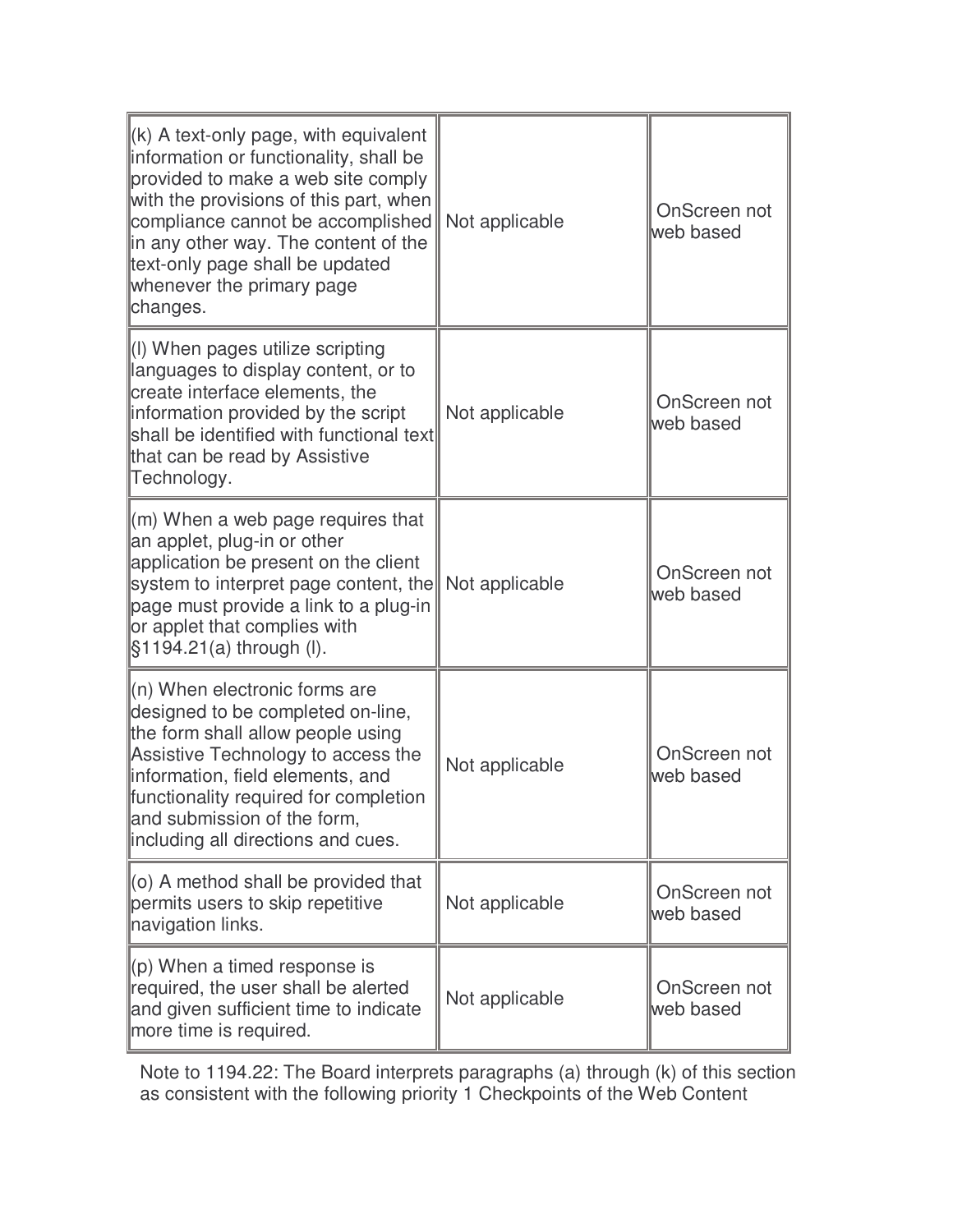Accessibility Guidelines 1.0 (WCAG 1.0) (May 5 1999) published by the Web Accessibility Initiative of the World Wide Web Consortium: Paragraph (a) - 1.1, (b) - 1.4, (c) - 2.1, (d) - 6.1, (e) - 1.2, (f) - 9.1, (g) - 5.1, (h) - 5.2, (i) - 12.1, (j) - 7.1, (k) - 11.4.

Return to the top of the page.

#### **Section 1194.23 Telecommunications Products –**

#### **Detail**

### **VPAT™**

| <b>Criteria</b>                                                                                                                                                                                                                                                                                                                                                             | <b>Supporting Features</b> | <b>Remarks and</b><br>explanations |
|-----------------------------------------------------------------------------------------------------------------------------------------------------------------------------------------------------------------------------------------------------------------------------------------------------------------------------------------------------------------------------|----------------------------|------------------------------------|
| $\parallel$ (a) Telecommunications products or<br>systems which provide a function<br>allowing voice communication and<br>which do not themselves provide a<br>TTY functionality shall provide a<br>standard non-acoustic connection<br>point for TTYs. Microphones shall be<br>capable of being turned on and off to<br>allow the user to intermix speech<br>with TTY use. | Not applicable             | Not applicable<br>to OnScreen      |
| (b) Telecommunications products<br>which include voice communication<br>functionality shall support all<br>commonly used cross-manufacturer<br>non-proprietary standard TTY signal<br>protocols.                                                                                                                                                                            | Not applicable             | Not applicable<br>lto OnScreen     |
| c) Voice mail, auto-attendant, and<br>interactive voice response<br>telecommunications systems shall<br>be usable by TTY users with their<br><b>TTYs.</b>                                                                                                                                                                                                                   | Not applicable             | Not applicable<br>lto OnScreen     |
| (d) Voice mail, messaging, auto-<br>attendant, and interactive voice<br>response telecommunications<br>systems that require a response                                                                                                                                                                                                                                      | Not applicable             | Not applicable<br>to OnScreen      |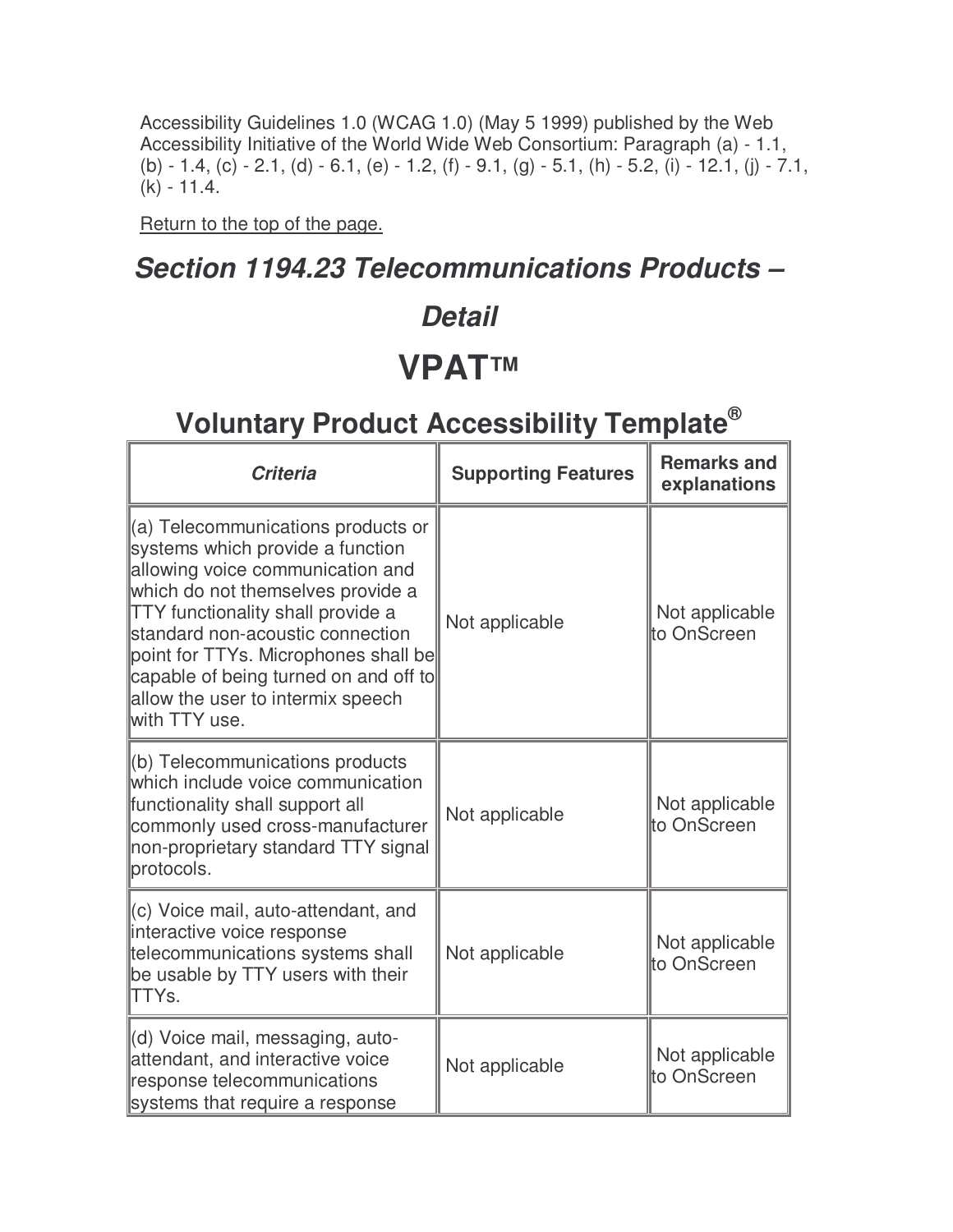| from a user within a time interval,<br>shall give an alert when the time<br>interval is about to run out, and shall<br>provide sufficient time for the user to<br>indicate more time is required.                                                                                          |                |                               |
|--------------------------------------------------------------------------------------------------------------------------------------------------------------------------------------------------------------------------------------------------------------------------------------------|----------------|-------------------------------|
| $\parallel$ (e) Where provided, caller<br>lidentification and similar<br>telecommunications functions shall<br>also be available for users of TTYs,<br>and for users who cannot see<br>displays.                                                                                           | Not applicable | Not applicable<br>to OnScreen |
| (f) For transmitted voice signals,<br>telecommunications products shall<br>provide a gain adjustable up to a<br>minimum of 20 dB. For incremental<br>volume control, at least one<br>intermediate step of 12 dB of gain<br>shall be provided.                                              | Not applicable | Not applicable<br>to OnScreen |
| $(q)$ If the telecommunications<br>product allows a user to adjust the<br>receive volume, a function shall be<br>provided to automatically reset the<br>volume to the default level after<br>every use.                                                                                    | Not applicable | Not applicable<br>to OnScreen |
| $\ $ (h) Where a telecommunications<br>product delivers output by an audio<br>transducer which is normally held up<br>to the ear, a means for effective<br>magnetic wireless coupling to<br>hearing technologies shall be<br>provided.                                                     | Not applicable | Not applicable<br>to OnScreen |
| $\parallel$ (i) Interference to hearing<br>technologies (including hearing aids,<br>cochlear implants, and assistive<br>listening devices) shall be reduced<br>to the lowest possible level that<br>allows a user of hearing<br>technologies to utilize the<br>telecommunications product. | Not applicable | Not applicable<br>to OnScreen |
| (i) Products that transmit or conduct                                                                                                                                                                                                                                                      | Not applicable | Not applicable                |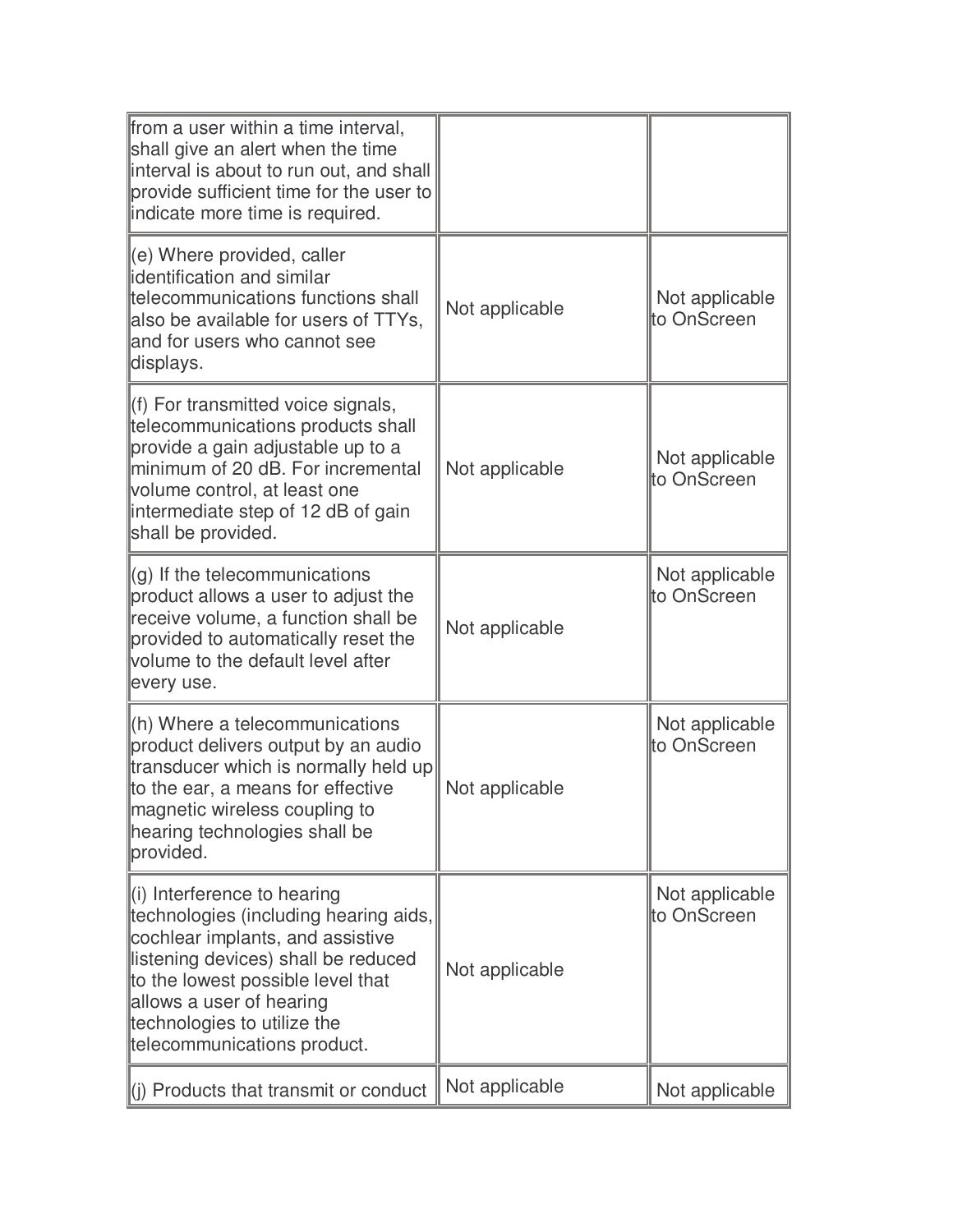| information or communication, shall<br>pass through cross-manufacturer,<br>non-proprietary, industry-standard<br>codes, translation protocols, formats<br>or other information necessary to<br>provide the information or<br>communication in a usable format.<br>Technologies which use encoding,<br>signal compression, format<br>transformation, or similar techniques<br>shall not remove information needed<br>for access or shall restore it upon<br>delivery. |                | to OnScreen                   |
|----------------------------------------------------------------------------------------------------------------------------------------------------------------------------------------------------------------------------------------------------------------------------------------------------------------------------------------------------------------------------------------------------------------------------------------------------------------------|----------------|-------------------------------|
| $(k)(1)$ Products which have<br>mechanically operated controls or<br>keys shall comply with the following:<br>Controls and Keys shall be tactilely<br>discernible without activating the<br>controls or keys.                                                                                                                                                                                                                                                        | Not applicable | Not applicable<br>to OnScreen |
| $(k)(2)$ Products which have<br>mechanically operated controls or<br>keys shall comply with the following:<br>Controls and Keys shall be operable<br>with one hand and shall not require<br>tight grasping, pinching, twisting of<br>the wrist. The force required to<br>activate controls and keys shall be 5<br>lbs. (22.2N) maximum.                                                                                                                              | Not applicable | Not applicable<br>to OnScreen |
| $\langle k \rangle$ (3) Products which have<br>mechanically operated controls or<br>keys shall comply with the following:<br>If key repeat is supported, the delay<br>before repeat shall be adjustable to<br>at least 2 seconds. Key repeat rate<br>shall be adjustable to 2 seconds per<br>character.                                                                                                                                                              | Not applicable | Not applicable<br>to OnScreen |
| $(k)(4)$ Products which have<br>mechanically operated controls or<br>keys shall comply with the following:<br>The status of all locking or toggle<br>controls or keys shall be visually<br>discernible, and discernible either                                                                                                                                                                                                                                       | Not applicable | Not applicable<br>to OnScreen |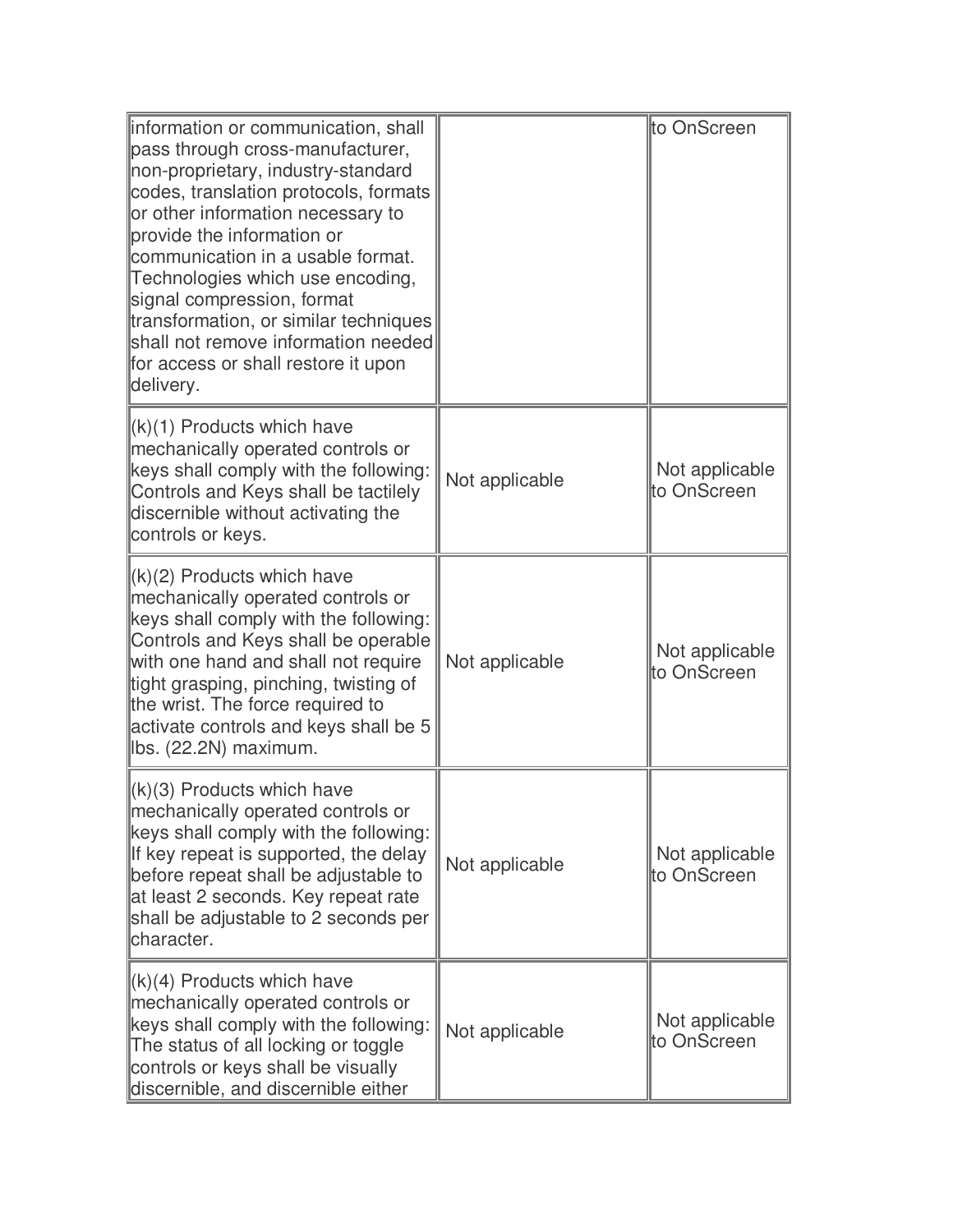#### **Section 1194.24 Video and Multi-media Products**

#### **– Detail**

### **VPAT™**

| <b>Criteria</b>                                                                                                                                                                                                                                                                                                                                                                                                                                                                                                                                                                                                                                                                                                                                                                                               | <b>Supporting Features</b> | <b>Remarks and</b><br>explanations |
|---------------------------------------------------------------------------------------------------------------------------------------------------------------------------------------------------------------------------------------------------------------------------------------------------------------------------------------------------------------------------------------------------------------------------------------------------------------------------------------------------------------------------------------------------------------------------------------------------------------------------------------------------------------------------------------------------------------------------------------------------------------------------------------------------------------|----------------------------|------------------------------------|
| a) All analog television<br>displays 13 inches and<br>larger, and computer<br>equipment that includes<br>analog television receiver<br>or display circuitry, shall<br>be equipped with caption<br>decoder circuitry which<br>appropriately receives,<br>decodes, and displays<br>closed captions from<br>broadcast, cable,<br>videotape, and DVD<br>signals. As soon as<br>practicable, but not later<br>than July 1, 2002,<br>widescreen digital<br>television (DTV) displays<br>measuring at least 7.8<br>inches vertically, DTV<br>sets with conventional<br>displays measuring at<br>least 13 inches vertically,<br>and stand-alone DTV<br>tuners, whether or not<br>they are marketed with<br>display screens, and<br>computer equipment that<br>includes DTV receiver or<br>display circuitry, shall be | Not applicable             | Not applicable to<br>OnScreen      |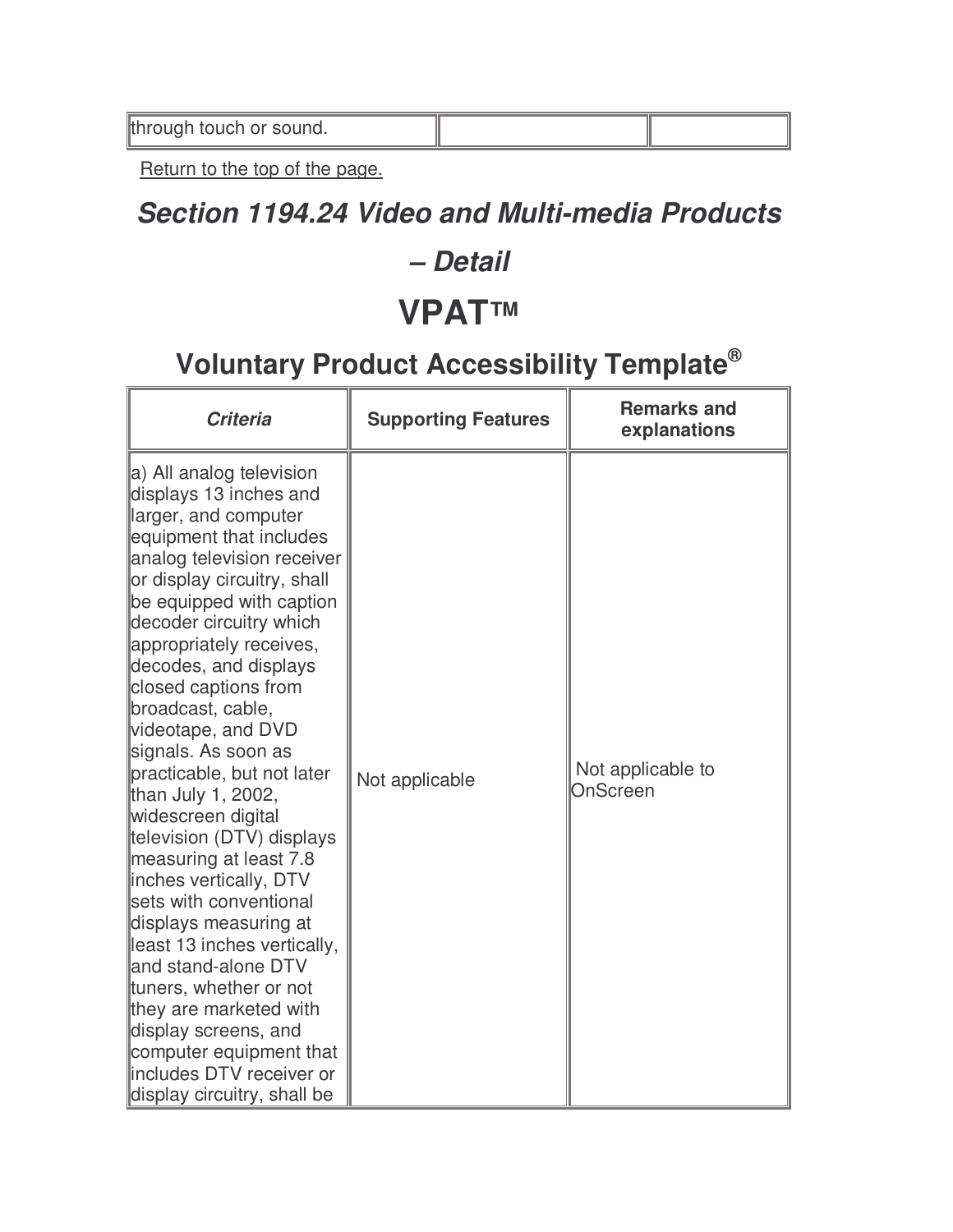| equipped with caption<br>decoder circuitry which<br>appropriately receives,<br>decodes, and displays<br>closed captions from<br>broadcast, cable,<br>videotape, and DVD<br>signals.                                                                                                                |                |                               |
|----------------------------------------------------------------------------------------------------------------------------------------------------------------------------------------------------------------------------------------------------------------------------------------------------|----------------|-------------------------------|
| (b) Television tuners,<br>including tuner cards for<br>use in computers, shall<br>be equipped with<br>secondary audio program<br>playback circuitry.                                                                                                                                               | Not applicable | Not applicable to<br>OnScreen |
| $(c)$ All training and<br>informational video and<br>multimedia productions<br>which support the<br>agency's mission,<br>regardless of format, that<br>contain speech or other<br>audio information<br>necessary for the<br>comprehension of the<br>content, shall be open or<br>closed captioned. | Not applicable | Not applicable to<br>OnScreen |
| (d) All training and<br>informational video and<br>multimedia productions<br>which support the<br>agency's mission,<br>regardless of format, that<br>contain visual information<br>necessary for the<br>comprehension of the<br>content, shall be audio<br>described.                              | Not applicable | Not applicable to<br>OnScreen |
| (e) Display or<br>presentation of alternate<br>text presentation or audio<br>descriptions shall be<br>user-selectable unless                                                                                                                                                                       | Not applicable | Not applicable to<br>OnScreen |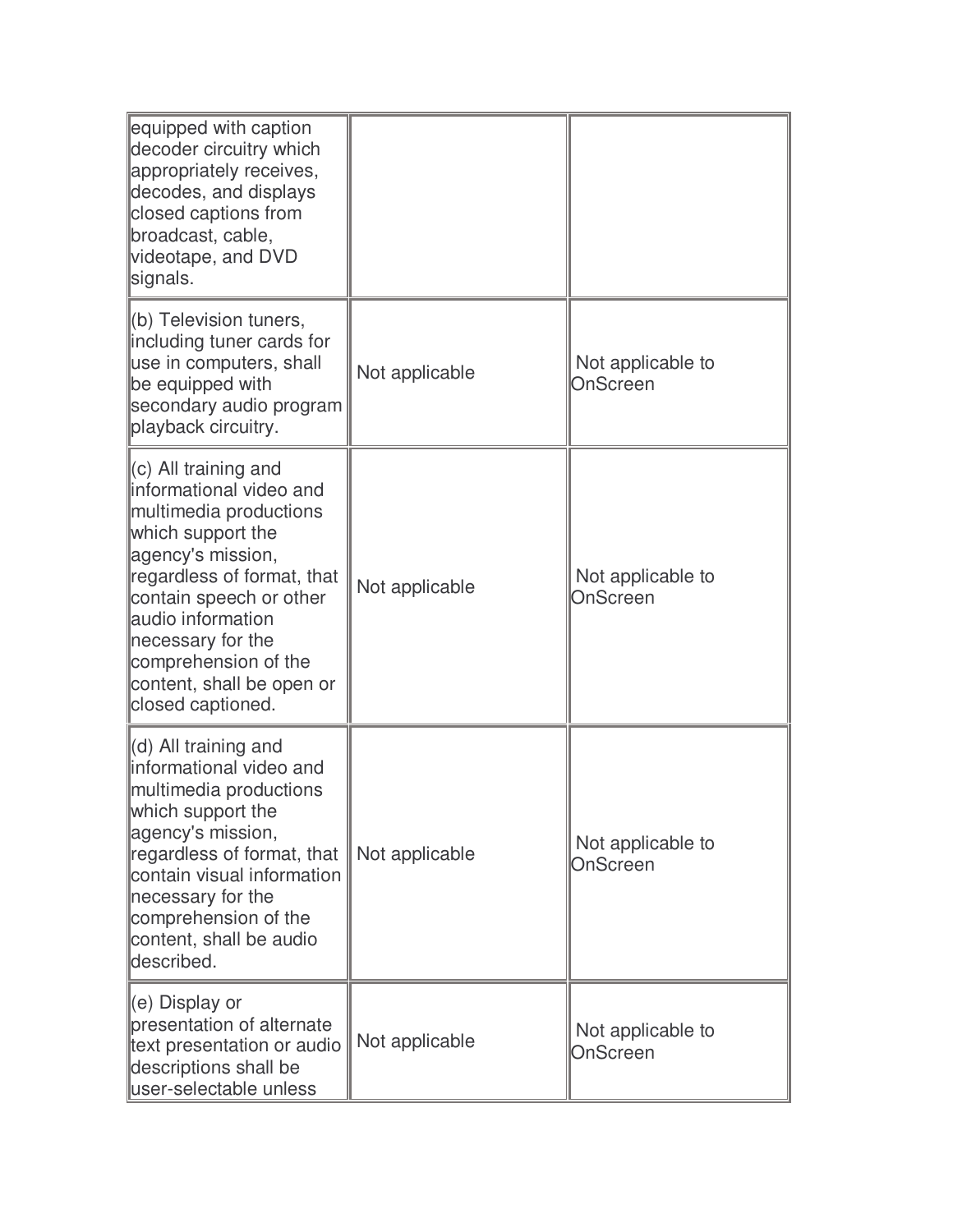| ∥permanent. |  |
|-------------|--|
|-------------|--|

### **Section 1194.25 Self-Contained, Closed Products – Detail**

#### **VPAT™**

| <b>Criteria</b>                                                                                                                                                                                                                                        | <b>Supporting Features</b> | <b>Remarks and</b><br>explanations |
|--------------------------------------------------------------------------------------------------------------------------------------------------------------------------------------------------------------------------------------------------------|----------------------------|------------------------------------|
| (a) Self contained<br>products shall be usable<br>by people with disabilities<br>without requiring an end-<br>user to attach Assistive<br>Technology to the<br>product. Personal<br>headsets for private<br>listening are not Assistive<br>Technology. | Not applicable             | Not applicable to<br>OnScreen      |
| (b) When a timed<br>response is required, the<br>user shall be alerted and<br>given sufficient time to<br>indicate more time is<br>required.                                                                                                           | Not applicable             | Not applicable to<br>OnScreen      |
| $\parallel$ (c) Where a product<br>utilizes touchscreens or<br>contact-sensitive controls,<br>an input method shall be<br>provided that complies<br>with §1194.23 (k) (1)<br>through $(4)$ .                                                           | Not applicable             | Not applicable to<br>OnScreen      |
| (d) When biometric forms<br>of user identification or<br>control are used, an<br>alternative form of<br>identification or activation,                                                                                                                  | Not applicable             | Not applicable to<br>OnScreen      |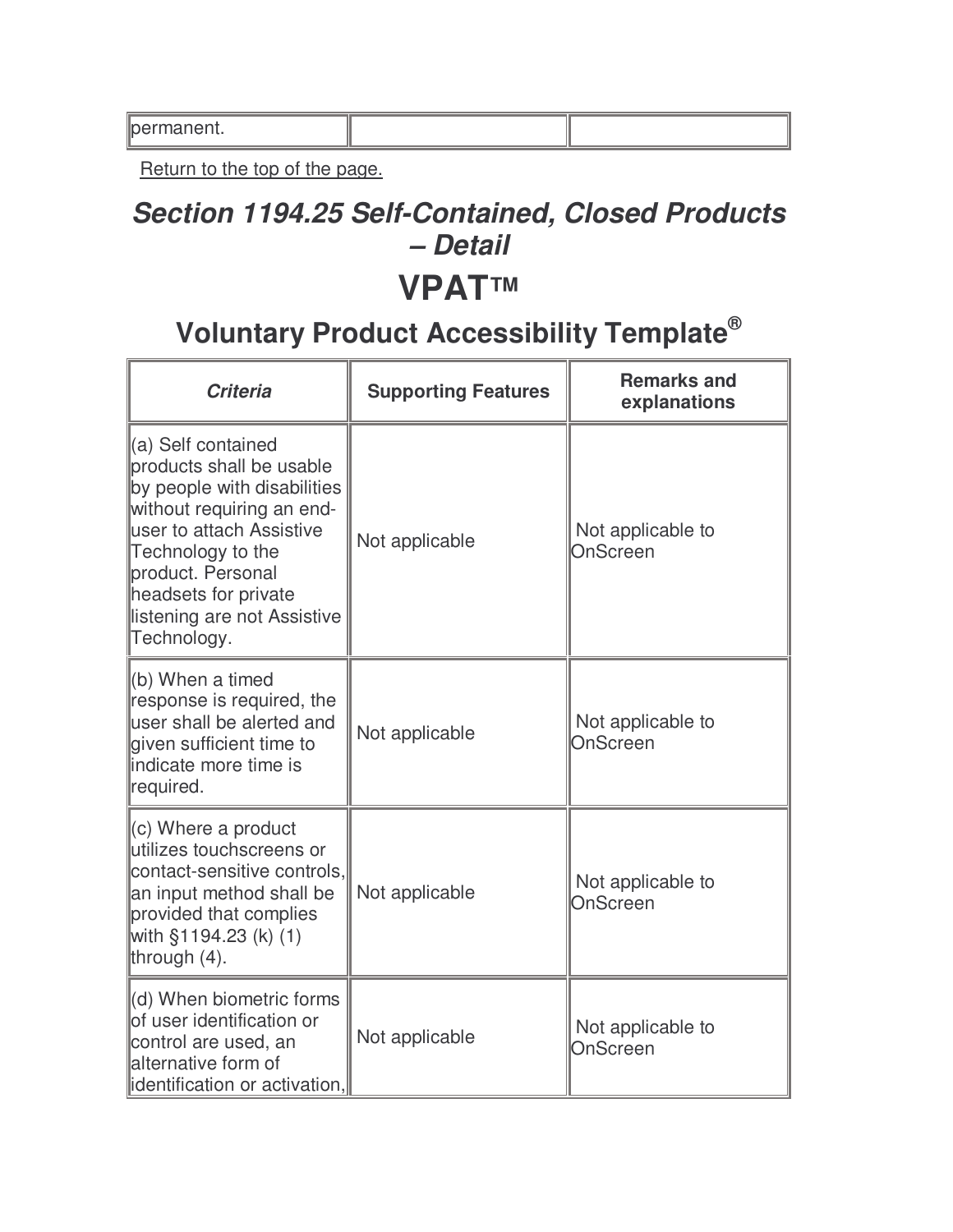| which does not require<br>the user to possess<br>particular biological<br>characteristics, shall also<br>be provided.                                                                                                                                                                                                                                                                                                                                                                |                |                               |
|--------------------------------------------------------------------------------------------------------------------------------------------------------------------------------------------------------------------------------------------------------------------------------------------------------------------------------------------------------------------------------------------------------------------------------------------------------------------------------------|----------------|-------------------------------|
| $\parallel$ (e) When products<br>provide auditory output,<br>the audio signal shall be<br>provided at a standard<br>signal level through an<br>industry standard<br>connector that will allow<br>for private listening. The<br>product must provide the<br>ability to interrupt, pause,<br>and restart the audio at<br>anytime.                                                                                                                                                      | Not applicable | Not applicable to<br>OnScreen |
| f) When products deliver<br>voice output in a public<br>area, incremental volume<br>control shall be provided<br>with output amplification<br>$\mu$ p to a level of at least 65<br><b>dB.</b> Where the ambient<br>noise level of the<br>environment is above 45<br>dB, a volume gain of at<br>least 20 dB above the<br>ambient level shall be<br>luser selectable. A<br>function shall be provided<br>to automatically reset the<br>volume to the default<br>level after every use. | Not applicable | Not applicable to<br>OnScreen |
| $\parallel$ (g) Color coding shall not<br>be used as the only<br>means of conveying<br>information, indicating an<br>action, prompting a<br>response, or<br>distinguishing a visual<br>element.                                                                                                                                                                                                                                                                                      | Not applicable | Not applicable to<br>OnScreen |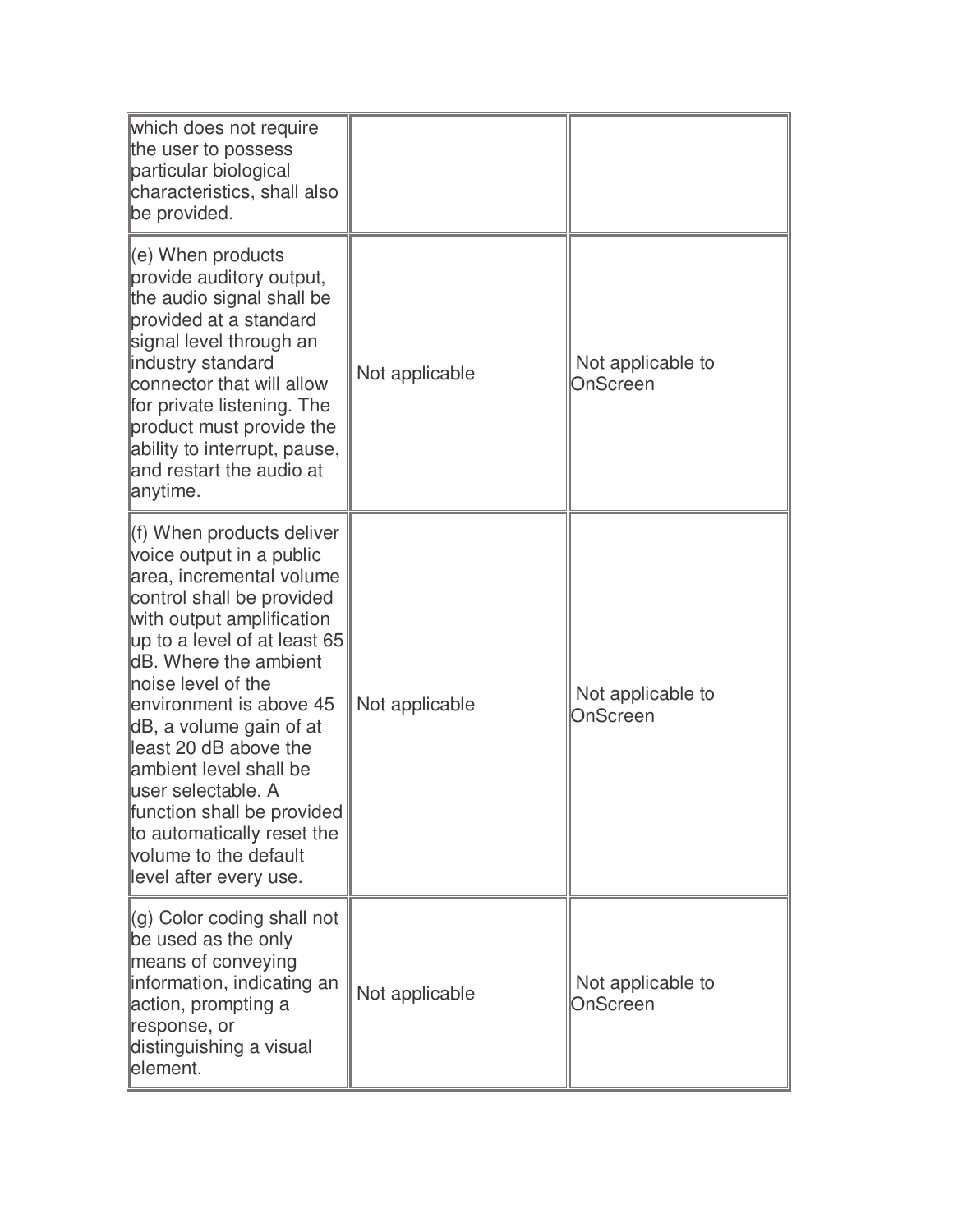| $(h)$ When a product<br>permits a user to adjust<br>color and contrast<br>settings, a range of color<br>selections capable of<br>producing a variety of<br>contrast levels shall be<br>provided.                                                                                                                                                                                                                                                                                                                                                                                                | Not applicable | Not applicable to<br>OnScreen |
|-------------------------------------------------------------------------------------------------------------------------------------------------------------------------------------------------------------------------------------------------------------------------------------------------------------------------------------------------------------------------------------------------------------------------------------------------------------------------------------------------------------------------------------------------------------------------------------------------|----------------|-------------------------------|
| $\left\  \right\ $ Products shall be<br>designed to avoid causing<br>the screen to flicker with a Not applicable<br>frequency greater than 2<br>Hz and lower than 55 Hz.                                                                                                                                                                                                                                                                                                                                                                                                                        |                | Not applicable to<br>OnScreen |
| (i) (1) Products which are<br>freestanding, non-<br>portable, and intended to<br>be used in one location<br>and which have operable<br>controls shall comply with<br>the following: The position<br>of any operable control<br>shall be determined with<br>respect to a vertical<br>plane, which is 48 inches<br>in length, centered on the<br>operable control, and at<br>the maximum protrusion<br>of the product within the<br>48 inch length on<br>products which are<br>freestanding, non-<br>portable, and intended to<br>be used in one location<br>and which have operable<br>controls. | Not applicable | Not applicable to<br>OnScreen |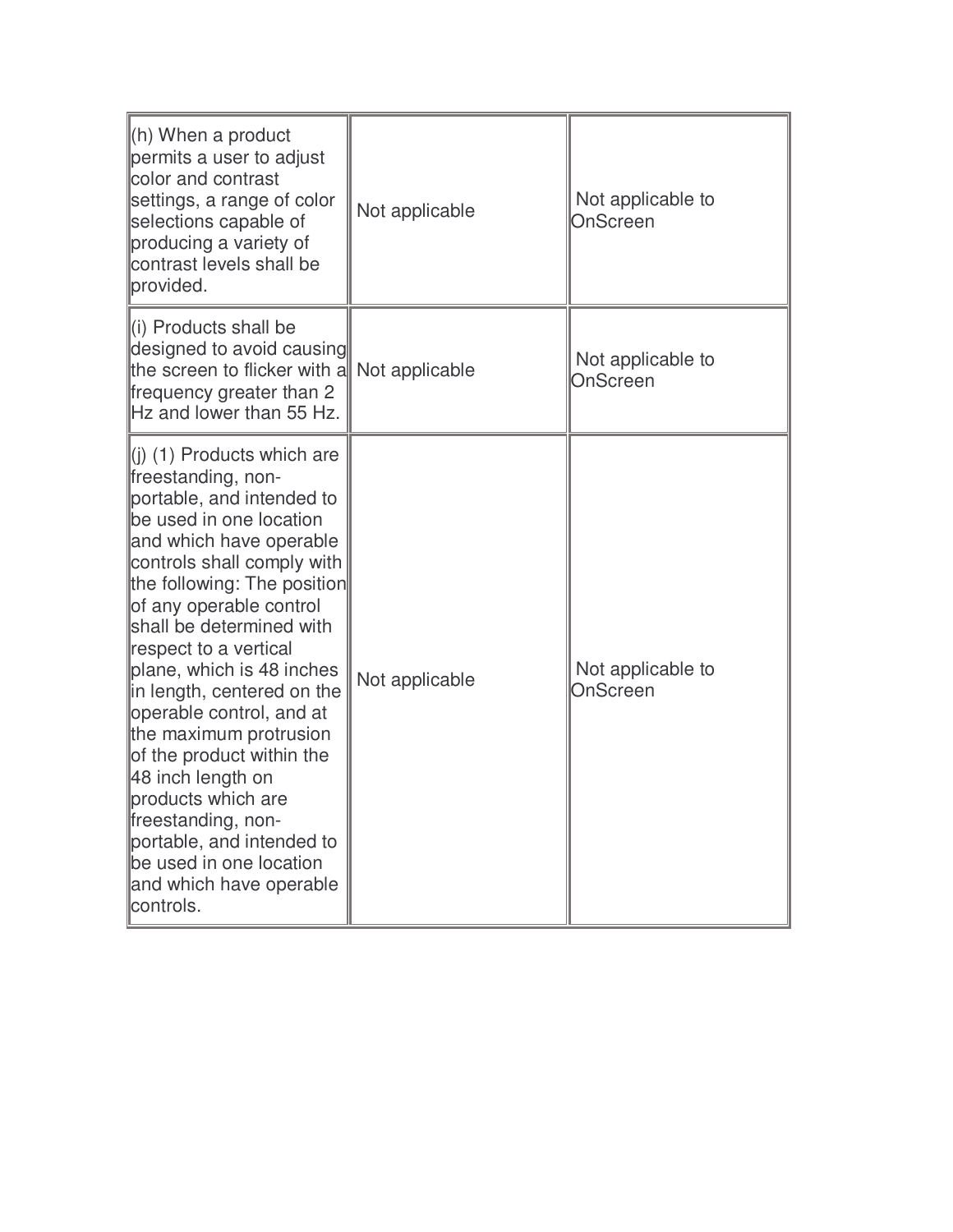| $\ $ (i)(2) Products which are<br>freestanding, non-<br>portable, and intended to<br>be used in one location<br>and which have operable<br>controls shall comply with<br>the following: Where any<br>operable control is 10<br>llinches or less behind the<br>reference plane, the<br>height shall be 54 inches<br>llmaximum and 15 inches<br>minimum above the floor.                                   | Not applicable | Not applicable to<br>OnScreen |
|----------------------------------------------------------------------------------------------------------------------------------------------------------------------------------------------------------------------------------------------------------------------------------------------------------------------------------------------------------------------------------------------------------|----------------|-------------------------------|
| $\ $ (j)(3) Products which are<br>freestanding, non-<br>portable, and intended to<br>be used in one location<br>and which have operable<br>controls shall comply with<br>the following: Where any<br>operable control is more<br>than 10 inches and not<br>llmore than 24 inches<br>behind the reference<br>plane, the height shall be<br>46 inches maximum and<br>15 inches minimum<br>above the floor. | Not applicable | Not applicable to<br>OnScreen |
| $\ $ (j)(4) Products which are<br>freestanding, non-<br>portable, and intended to<br>be used in one location<br>and which have operable<br>controls shall comply with<br>the following: Operable<br>controls shall not be more<br>than 24 inches behind the<br>reference plane.                                                                                                                          | Not applicable | Not applicable to<br>OnScreen |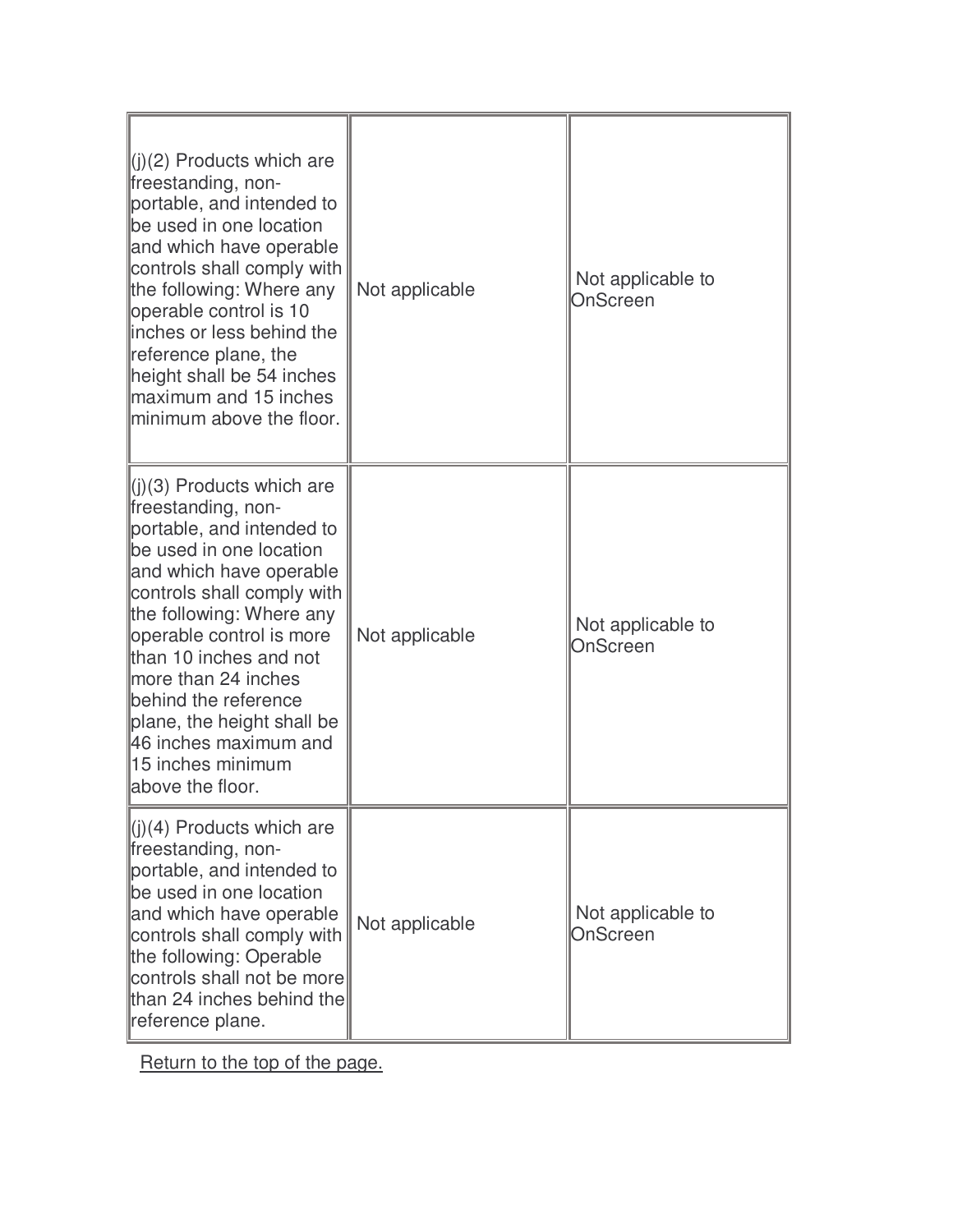### **Section 1194.26 Desktop and Portable**

#### **Computers – Detail**

### **VPAT™**

### **Voluntary Product Accessibility Template®**

| <b>Criteria</b>                                                                                                                                                                                                                                                                | <b>Supporting Features</b> | <b>Remarks and</b><br>explanations |
|--------------------------------------------------------------------------------------------------------------------------------------------------------------------------------------------------------------------------------------------------------------------------------|----------------------------|------------------------------------|
| ∥(a) All mechanically<br>operated controls and<br>keys shall comply with<br>§1194.23 (k) (1) through<br>(4).                                                                                                                                                                   | Not applicable             | Not applicable to<br>OnScreen      |
| $\ $ (b) If a product utilizes<br>touchscreens or touch-<br>operated controls, an<br>input method shall be<br>provided that complies<br>with §1194.23 (k) (1)<br>through (4).                                                                                                  | Not applicable             | Not applicable to<br>OnScreen      |
| $\parallel$ (c) When biometric forms<br>lof user identification or<br>control are used, an<br>llalternative form of<br>lidentification or activation,<br>which does not require<br>the user to possess<br>particular biological<br>characteristics, shall also<br>be provided. | Not applicable             | Not applicable to<br>OnScreen      |
| $\parallel$ (d) Where provided, at<br>least one of each type of<br>expansion slots, ports<br>and connectors shall<br>comply with publicly<br>available industry<br><b>standards</b>                                                                                            | Not applicable             | Not applicable to<br>OnScreen      |

Return to the top of the page.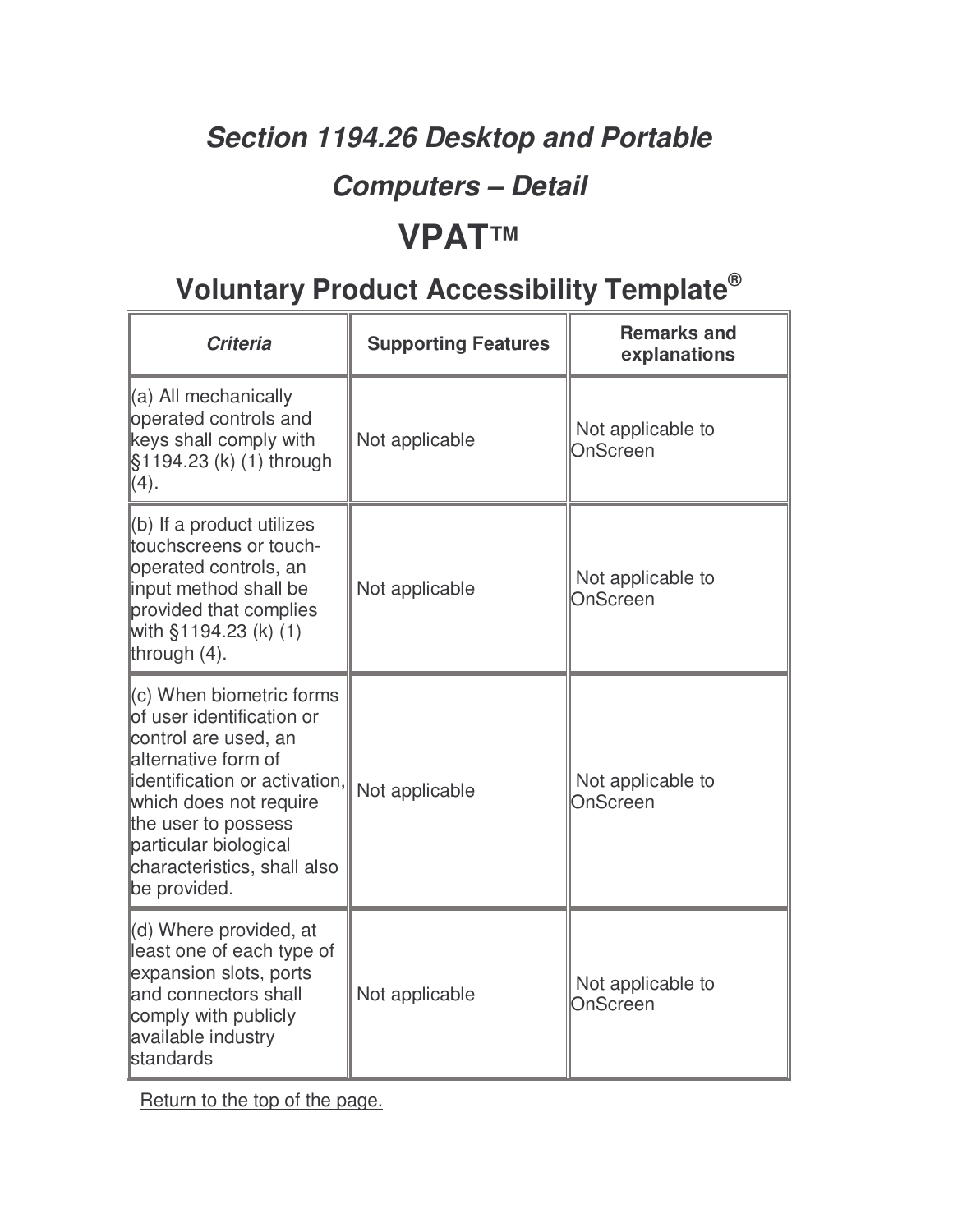#### **Section 1194.31 Functional Performance Criteria**

#### **– Detail**

#### **VPAT™**

| <b>Criteria</b>                                                                                                                                                                                                                                                                                                                                 | <b>Supporting Features</b> | <b>Remarks and</b><br>explanations |
|-------------------------------------------------------------------------------------------------------------------------------------------------------------------------------------------------------------------------------------------------------------------------------------------------------------------------------------------------|----------------------------|------------------------------------|
| (a) At least one mode of<br>operation and information<br>retrieval that does not<br>require user vision shall<br>be provided, or support<br>for Assistive Technology<br>used by people who are<br>blind or visually impaired<br>shall be provided.                                                                                              | Not applicable             | Not applicable to<br>OnScreen      |
| (b) At least one mode of<br>operation and information<br>retrieval that does not<br>require visual acuity<br>greater than 20/70 shall<br>be provided in audio and<br>enlarged print output<br>working together or<br>independently, or support<br>for Assistive Technology<br>used by people who are<br>visually impaired shall be<br>provided. | Not applicable             | Not applicable to<br>OnScreen      |
| (c) At least one mode of<br>operation and information<br>retrieval that does not<br>require user hearing shall<br>be provided, or support<br>for Assistive Technology<br>used by people who are<br>deaf or hard of hearing                                                                                                                      | Not applicable             | Not applicable to<br>OnScreen      |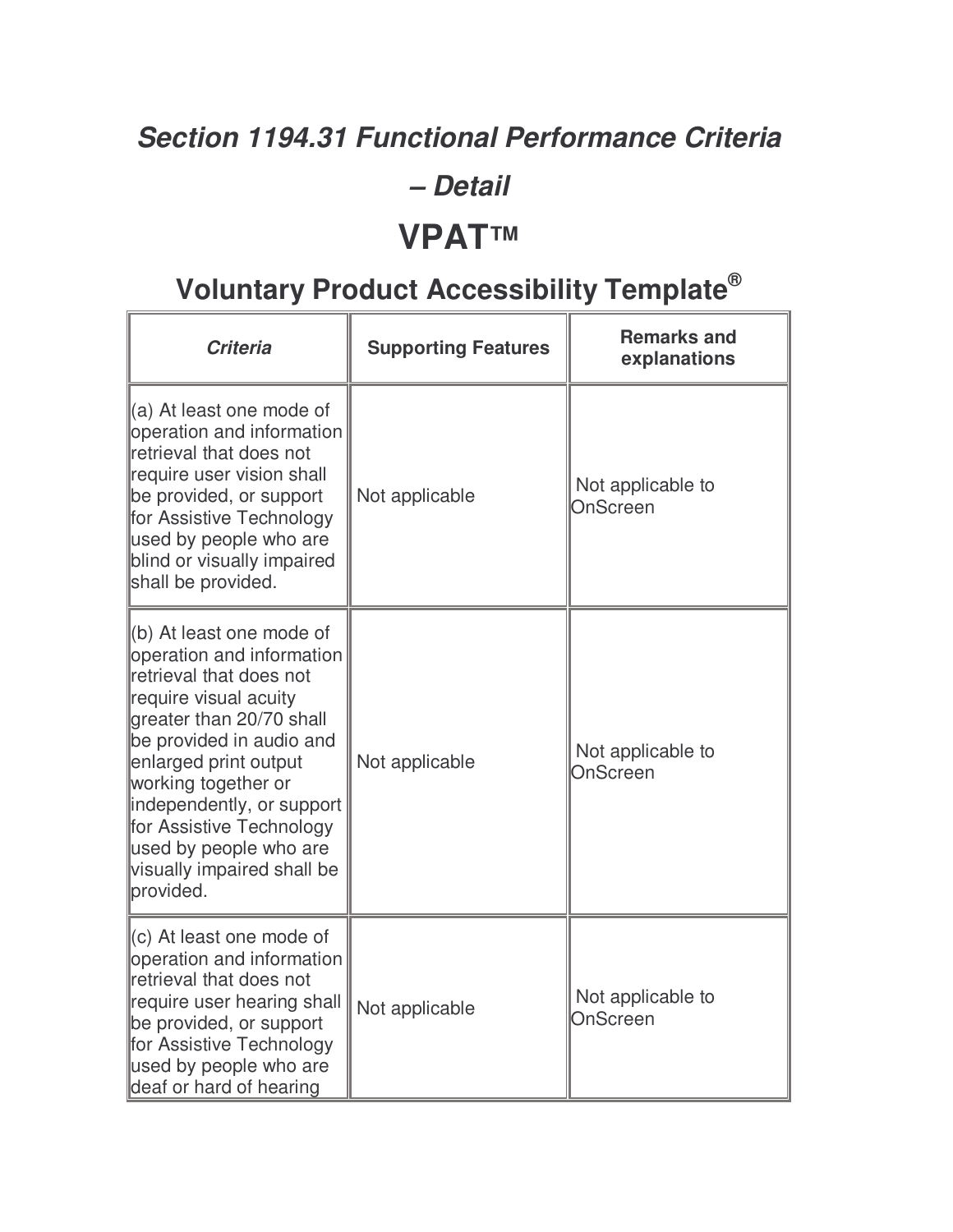| shall be provided                                                                                                                                                                                                                                                     |                |                               |
|-----------------------------------------------------------------------------------------------------------------------------------------------------------------------------------------------------------------------------------------------------------------------|----------------|-------------------------------|
| (d) Where audio<br>information is important<br>for the use of a product,<br>at least one mode of<br>operation and information<br>retrieval shall be provided<br>in an enhanced auditory<br>fashion, or support for<br>assistive hearing devices<br>shall be provided. | Not applicable | Not applicable to<br>OnScreen |
| (e) At least one mode of<br>operation and information<br>retrieval that does not<br>require user speech shall<br>be provided, or support<br>for Assistive Technology<br>used by people with<br>disabilities shall be<br>provided.                                     | Not applicable | Not applicable to<br>OnScreen |
| (f) At least one mode of<br>operation and information<br>retrieval that does not<br>require fine motor control<br>or simultaneous actions<br>and that is operable with<br>limited reach and strength<br>shall be provided.                                            | Not applicable | Not applicable to<br>OnScreen |

#### **Section 1194.41 Information, Documentation and**

### **Support – Detail**

### **VPAT™**